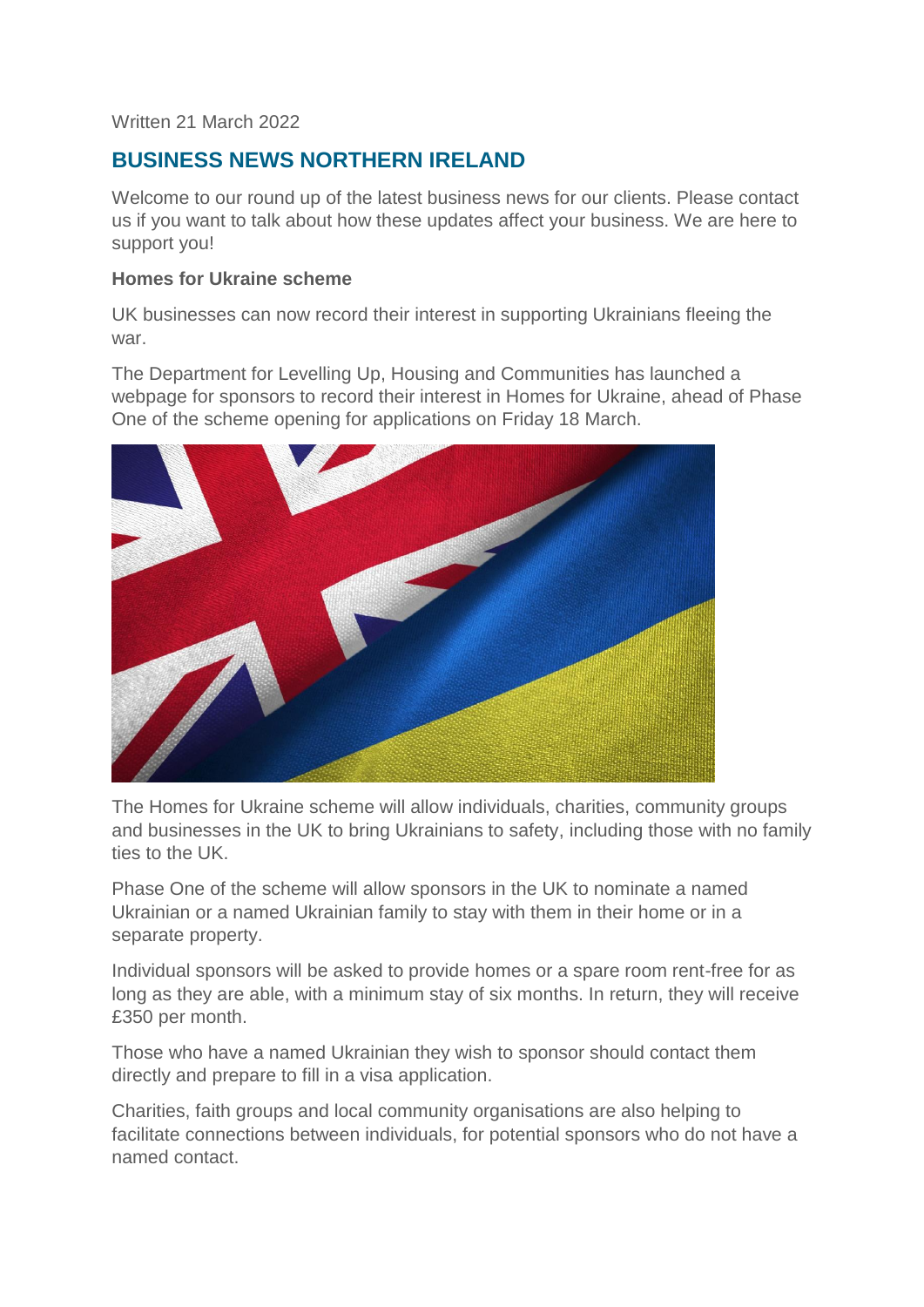Ukrainians arriving in the UK under this scheme will be granted three years leave to remain, with entitlement to work, and access benefits and public services.

Applicants will be vetted and will undergo security checks.

See: Homes for Ukraine – Homes for Ukraine – [Local Sponsorship Scheme for](https://homesforukraine.campaign.gov.uk/)  [Ukraine \(campaign.gov.uk\)](https://homesforukraine.campaign.gov.uk/)

### **Gift Aid your donations to help Ukraine**

One of the best ways to help is by donating cash through trusted charities and aid organisations, rather than donating goods. Cash can be transferred quickly to areas where it is needed, and individuals and aid organisations can use it to buy what is most needed. Unsolicited donations of goods, although well-meant, can obstruct supply chains and delay more urgent life-saving assistance from getting through.

If you want to donate money, there are a number of charities providing humanitarian relief in Ukraine, ideally this should be done via the Disasters Emergency Committee (DEC) Appeal:

### [DEC Ukraine Humanitarian Appeal | Disasters Emergency Committee](https://donation.dec.org.uk/ukraine-humanitarian-appeal)

If you are a UK taxpayer remember to tick the Gift Aid box and that will increase your donation by 25%. Remember that, like pension contributions, higher rate and additional rate taxpayers obtain even more tax relief so that a £40 donation only costs £30 after higher rate tax relief.

Donations made by limited companies will obtain a corporation tax deduction for their payments.

#### **HMRC urges caution as fraudsters seek to attack personal tax accounts**

HMRC is warning individuals not to share their personal information online to avoid their identities being used to claim bogus Self-Assessment tax refunds.

HMRC is aware that criminals are attempting to obtain customers' Government Gateway logins and other personal details, enabling them to register for Income Tax Self-Assessment and submit bogus tax refund claims before pocketing the repayment.

Individuals, ranging from teenagers to pensioners, are being targeted on social media platforms by fraudsters seeking to 'borrow' their identities. In return, the individual is promised a cut of the tax refund 'risk-free'.

Handing over sensitive personal information to criminals like this, even inadvertently, risks individuals involving themselves in tax fraud, and having to pay back the full value of the fraudulent claim.

Customers should therefore only deal with HMRC directly or through their tax advisor in relation to their Self-Assessment tax refunds.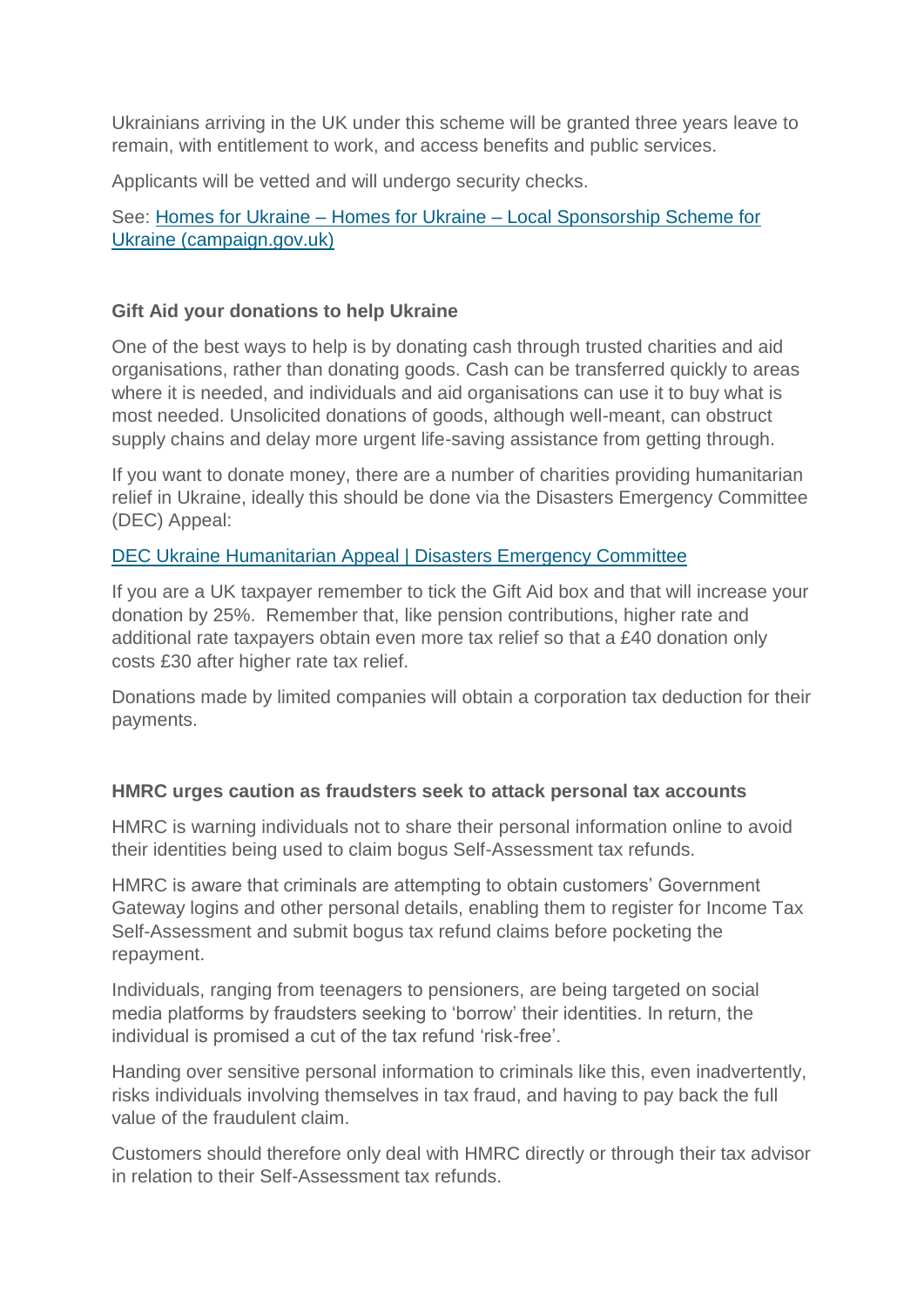## See: [HMRC urges caution as fraudsters seek to hijack personal tax accounts -](https://www.gov.uk/government/news/hmrc-urges-caution-as-fraudsters-seek-to-hijack-personal-tax-accounts) [GOV.UK \(www.gov.uk\)](https://www.gov.uk/government/news/hmrc-urges-caution-as-fraudsters-seek-to-hijack-personal-tax-accounts)

### **National Living Wage and National Minimum Wage rates for 2022**

The government have announced the rise in the National Minimum Wage and National Living Wage from April 2022. Please talk to us if you have any questions about your payroll.

In full, the increases are:

- National Living Wage (23+) to increase from £8.91 to £9.50
- National Minimum Wage (21-22) to increase from £8.36 to £9.18
- National Minimum Wage (18-20) to increase £6.56 to £6.83
- National Minimum Wage (16-17) to increase £4.62 to £4.81
- Apprenticeship Wage to increase from £4.30 to £4.81

See: [National Minimum Wage and National Living Wage rates -](https://www.gov.uk/national-minimum-wage-rates) GOV.UK [\(www.gov.uk\)](https://www.gov.uk/national-minimum-wage-rates)

### **What is Property Finance?**

Our property finance experts specialise in arranging finance for new build, conversion and refurbishment projects for property developers and investors. Our property finance experts also arrange competitive bridging loans to 'bridge' a timing gap between a debt coming due, or the main line of credit becoming available. Our experts can also help you to purchase your business freehold with a Commercial Mortgage tailored for you.

The benefits of arranging Property Finance are:

- Access to highly competitive rates, arranged by a team of experts who will walk with you to completion and beyond, advising you every step of the way
- Access to a full range of property finance products from a vast range of lenders
- Bespoke solutions tailored to you

Our experts advise on a range of solutions such as Bridging Finance, Development Finance, Developer Exit Loans, Second Charge Loans, Property Investment Loans and Impaired Credit Loans.

Ask us for an introduction!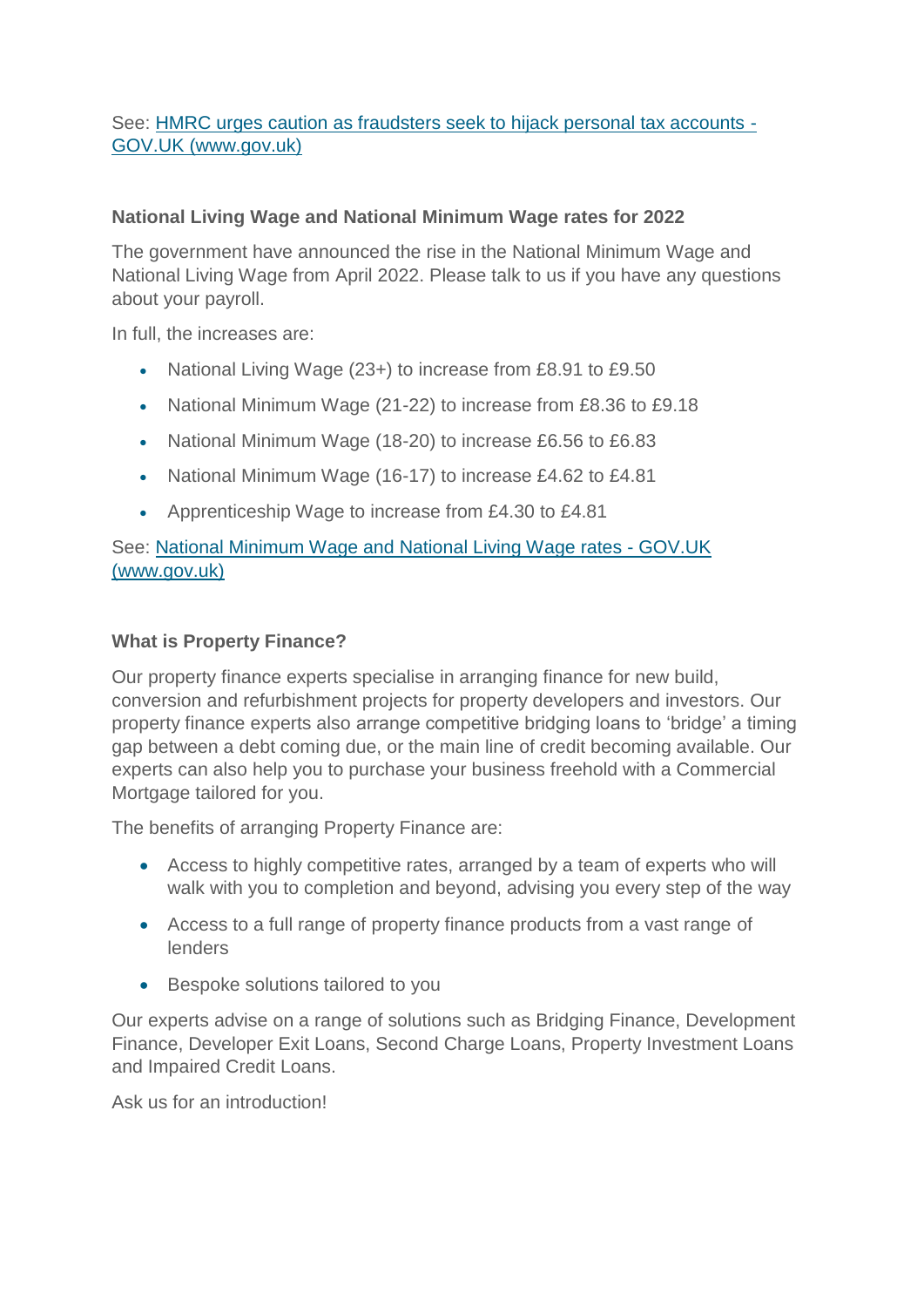### **Sea-change in UK boardrooms as women make up nearly 40% of FTSE 100 top table roles**

The UK has climbed to second in the international rankings for women's representation on boards at FTSE 100 level, with new data released recently, showing nearly 40% of UK FTSE 100 board positions are now held by women, compared with 12.5% just 10 years ago.



The data has been published in a report by the government-backed FTSE Women Leaders Review, which monitors women's representation in 24,000 positions on FTSE 350 Boards and in leadership teams of the UK's biggest companies, building on the success of the previous Hampton-Alexander and Davies Reviews.

The findings demonstrate a major sea-change in attitudes to getting women leaders to the top table of business in the UK, with women's board representation increasing in 2021 across the FTSE 100 (39.1%), FTSE 250 (36.8%) and FTSE 350 (37.6%).

The report highlights the success of the voluntary, business-led approach to setting targets for getting more women on boards, as the UK progressed from fifth to second in the international rankings at FTSE 100 level, leapfrogging countries such as Norway, which enforces a mandatory quota system on businesses.

## See: [Sea-change in UK boardrooms as women make up nearly 40% of FTSE 100](https://www.gov.uk/government/news/sea-change-in-uk-boardrooms-as-women-make-up-nearly-40-of-ftse-100-top-table-roles)  top table roles - [GOV.UK \(www.gov.uk\)](https://www.gov.uk/government/news/sea-change-in-uk-boardrooms-as-women-make-up-nearly-40-of-ftse-100-top-table-roles)

## **Life Sciences Innovative Manufacturing Fund (LSIMF)**

The Life Sciences Innovative Manufacturing Fund (LSIMF) is part of the Global Britain Investment Fund, of which £354 million will support life sciences manufacturing.

The LSIMF will provide £60 million in capital grants for investment in the manufacture of:

- human medicines (drug substance and drug product)
- medical diagnostics
- MedTech products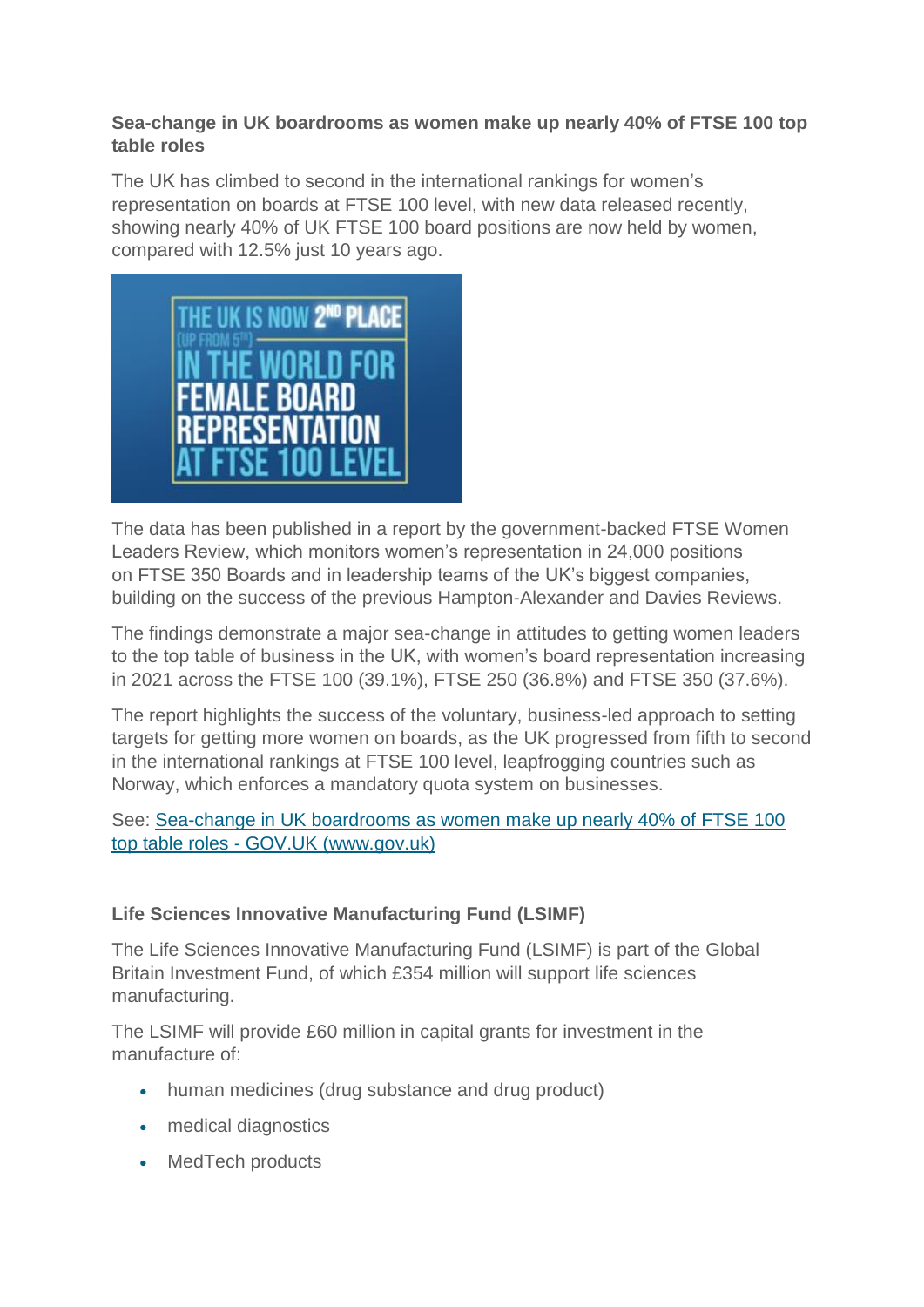The Department for Business, Energy & Industrial Strategy (BEIS) encourage applications from companies ready to deploy their emerging technologies at scale in commercial manufacturing.

See: [Life Sciences Innovative Manufacturing Fund \(LSIMF\) -](https://www.gov.uk/government/publications/life-sciences-innovative-manufacturing-fund-lsimf) GOV.UK (www.gov.uk)

## **Religious festivals, holy days and observances – guidance for employers**

In the UK there are a wide range of different religions that both employers and employees may need to have some understanding of and how they may occasionally affect the workplace.

Many workplaces have employees from different religious and non-religious backgrounds. Encouraging greater awareness and understanding of these backgrounds can be rewarding, particularly in terms of team building. It can also help to reduce the chance of misunderstanding resulting in complaints or disciplinary action.

ACAS have produced guidance for employers and employees on how to reduce the chance of religion or belief discrimination happening at work, how it might happen and how it should be dealt with if it does.

See: [Acas guide on religion or belief discrimination | Acas](https://www.acas.org.uk/acas-guide-to-religion-or-belief-discrimination)

## **£150 million innovation loans scheme launched**

Following an extended pilot programme, the government has launched a new series of innovation loans worth £150 million.

Innovate UK will deliver the loans through a series of competitions over the next three years to support small and medium-sized businesses (SMEs) and level up the UK.

The first competition has now opened for applications.

### Innovation loans: Future Economy competition - round 1

As part of the first competition, Innovate UK is offering up to £25 million in loans to micro businesses and SMEs.

The funding will be allocated across a series of four consecutive rounds with the next round opening on the day the previous round closes:

- round 1 opened 10 March 2022
- round 2 opens 14 April 2022
- round 3 opens 12 May 2022
- round 4 opens 9 June 2022 and closes 13 July 2022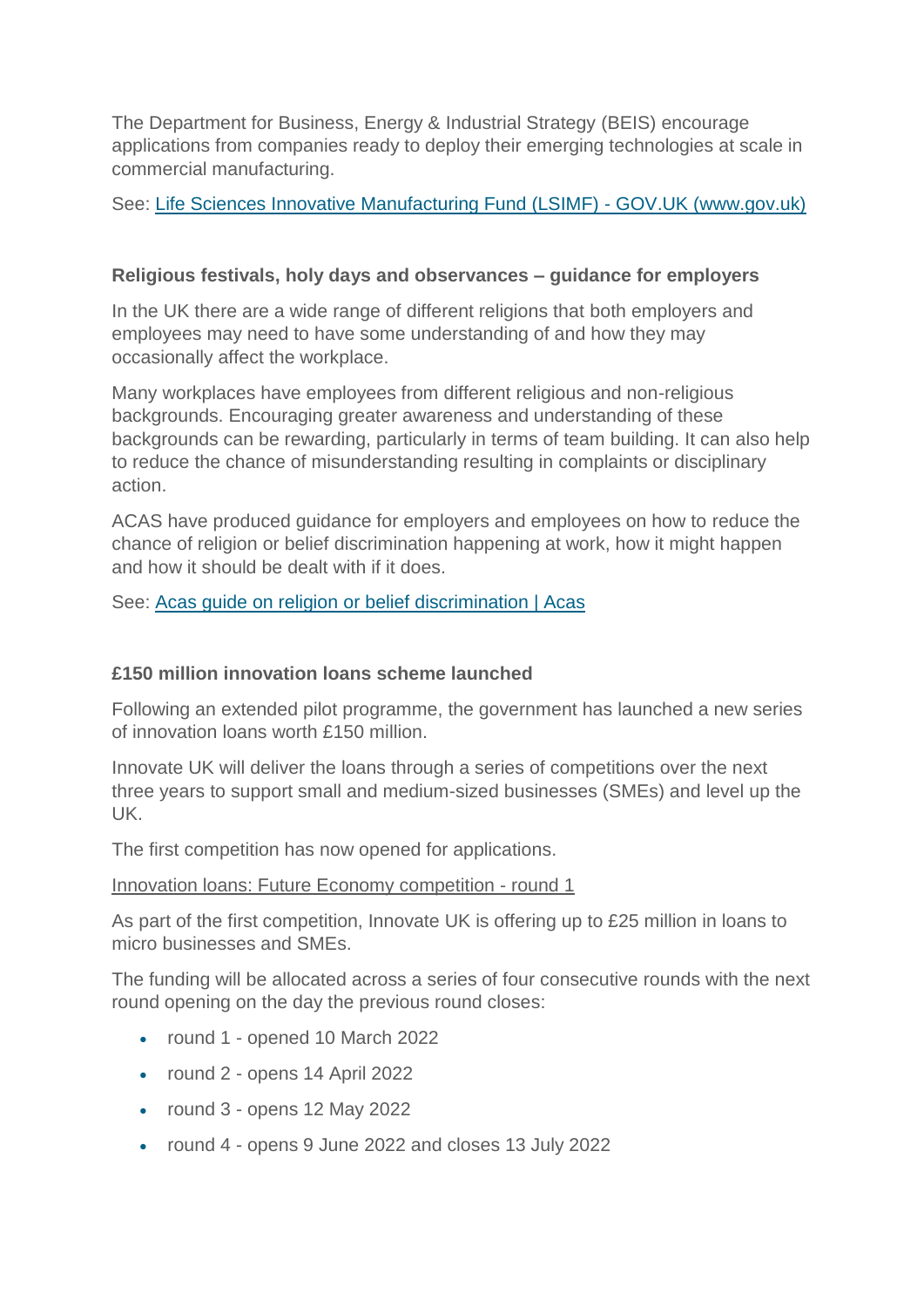## See: [UK Innovation Strategy: leading the future by creating it -](https://www.gov.uk/government/publications/uk-innovation-strategy-leading-the-future-by-creating-it) GOV.UK [\(www.gov.uk\)](https://www.gov.uk/government/publications/uk-innovation-strategy-leading-the-future-by-creating-it)

## **Industrial Energy Transformation Fund (IETF) Phase 2: Spring 2022 - how to apply**

The Department for Business, Energy and Industrial Strategy (BEIS) has launched the new 'Industrial Energy Transformation Fund (IETF) Phase 2: Spring 2022' competition window. Businesses can bid for a share of up to £60 million in grant funding through this new phase.

The competition will provide grant funding for the following project types:

- studies feasibility and engineering studies to enable companies to investigate identified energy efficiency and decarbonisation projects prior to making an investment decision
- energy efficiency deployment of technologies to reduce industrial energy consumption
- deep decarbonisation deployment of technologies to achieve industrial emissions savings

Your business must operate an existing site which falls into one of the following categories:

- Mining and quarrying
- Manufacturing
- Recover and recycling of materials
- Data centre

See: [Industrial Energy Transformation Fund \(IETF\) Phase 2: Spring 2022 -](https://www.gov.uk/government/publications/industrial-energy-transformation-fund-ietf-phase-2-spring-2022) how to apply - [GOV.UK \(www.gov.uk\)](https://www.gov.uk/government/publications/industrial-energy-transformation-fund-ietf-phase-2-spring-2022)

### **Help to Grow: Digital scheme**

'Help to Grow: Digital' is a UK-wide scheme to help small and medium-sized businesses adopt digital technologies that are proven to increase productivity.

The scheme offers:

- free, impartial advice and guidance about what digital technology is best suited to your business and how it can boost your business' performance
- targeted financial support, if your business is eligible, worth up to £5,000 towards the costs of buying approved digital technologies

The website offers advice, guidance and tools to help businesses explore the huge potential of digital technology to help your business to grow. It aims to help you: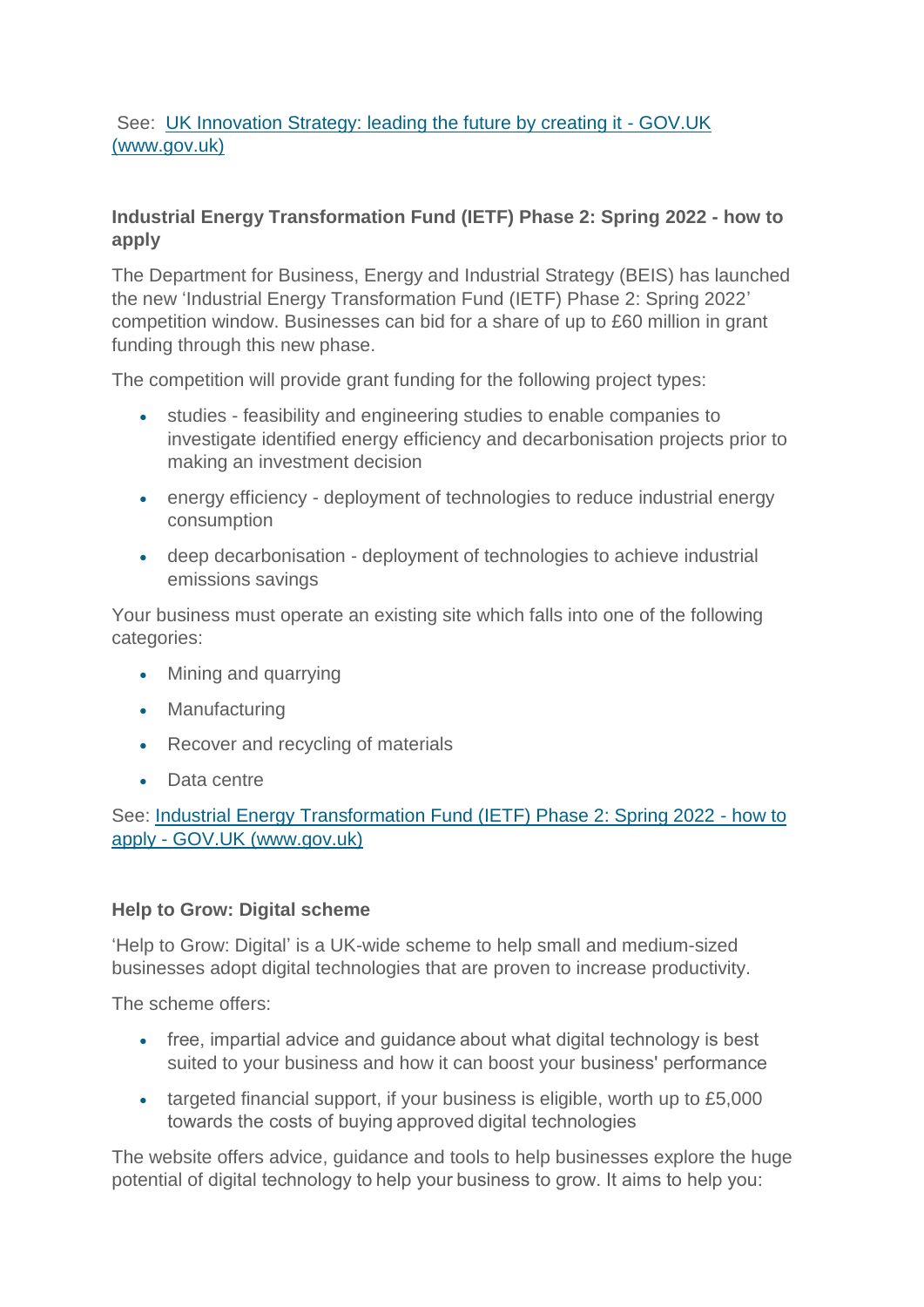- identify the digital technology needs of your business
- make informed decisions about which software products best meet those needs
- successfully incorporate these products into your business

See: [Help to Grow: Digital \(learn-to-grow-your-business.service.gov.uk\)](https://www.learn-to-grow-your-business.service.gov.uk/)

### **Driving the Electric Revolution – Building Talent for the Future 2**

Innovate UK's 'Driving the Electric Revolution' challenge, part of UK Research and Innovation, is investing up to £4.5 million in projects building talent for the future.

The aim of this competition is to create and deliver course content and materials that will support skills, talent and training across Power Electronics, Machines and Drives (PEMD) manufacturing and supply chains; building awareness of PEMD and filling key gaps in the UK's workforce talent and training capabilities.

Opportunities could include but are not limited to:

- schools' engagement
- apprenticeships and internships
- upskilling and reskilling of existing workforce
- technical courses and vocational training
- undergraduate, postgraduate and continuing professional development (CPD)

The 'Building Talent for the Future 2' competition has two strands:

- for projects with costs up to £50,000 (this strand)
- full stage for projects invited following a successful expression of interest application

### See: Competition overview - [Driving the Electric Revolution: Building Talent for the](https://apply-for-innovation-funding.service.gov.uk/competition/1126/overview)  Future 2 - [Innovation Funding Service \(apply-for-innovation-funding.service.gov.uk\)](https://apply-for-innovation-funding.service.gov.uk/competition/1126/overview)

## **Digital Security by Design: Technology Access Programme**

Digital Security by Design (DSbD) challenge and Digital Catapult have launched a new programme for developers and organisations to experiment with DSbD technologies.

The Technology Access Programme has been developed to build a pipeline and community of developers and technology companies to trial and experiment with the new DSbD technologies, to address the cyber security challenges faced by embedded product and software companies.

### What is available?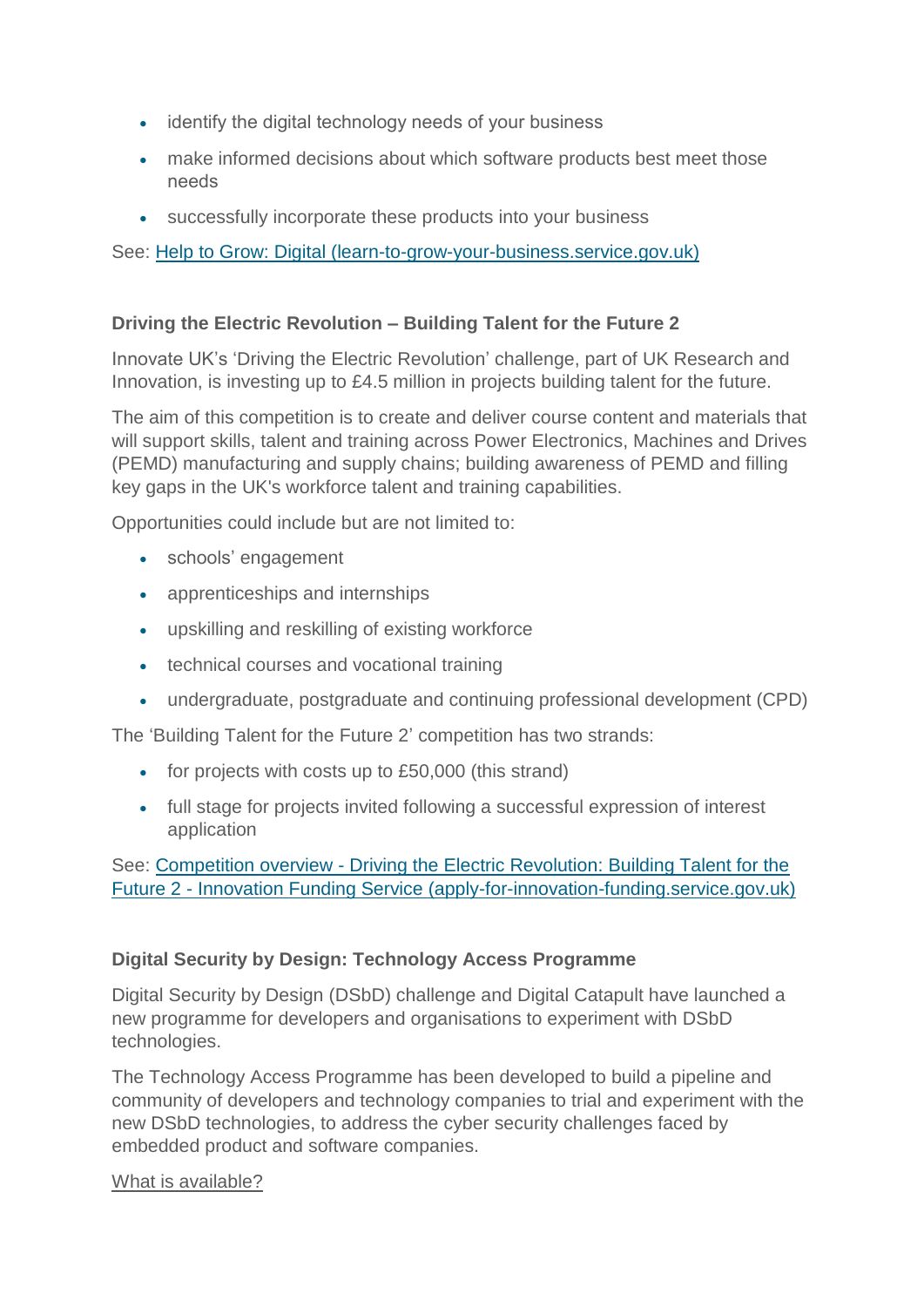To support a six-month experimentation period with the DSbD technologies within their own organisations, programme participants will have access to:

- the Morello Board and CHERI prototype architecture and hardware
- technical guidance
- £15,000 in funding
- collaboration and mentoring opportunities
- industry and technical advisors

Businesses will also get an opportunity to access Digital Catapult's Future Networks Lab with state-of-the art IoT and 5G networks testing facilities, allowing them to test the impact of DSbD technologies on other areas of their products and services.

Applications remain open until 31 March 2022

See: Technology Access Programme - [Digital Security by Design \(dsbd.tech\)](https://www.dsbd.tech/technology-access-programme/)

#### **Economic Recovery Innovation Grant**

A new £4 million innovation grant for SMEs opens for applications.

Invest Northern Ireland (Invest NI) has launched the Economic Recovery Innovation Grant (ERIG) to support small and medium-sized businesses to develop and implement innovative projects.

ERIG will provide up to £5,000 (taxable) to help businesses develop new, or improve existing products, services or processes through innovation. The grant will support eligible costs, including:

- testing and developing new products or processes
- equipment
- skills development
- marketing
- consultancy

ERIG is open to any business that can demonstrate it meets all the eligibility criteria outlined in the [scheme guidance \(PDF, 268K\)](https://www.investni.com/sites/default/files/2021-11/economic-recovery-innovation-grant-guidance-notes_0.pdf)

See: [Economic Recovery Innovation Grant \(nibusinessinfo.co.uk\)](https://www.nibusinessinfo.co.uk/content/economic-recovery-innovation-grant)

### **Register an event for European Heritage Open Days 2022**

Join a celebration of local architecture, history and culture by organising an event as part of European Heritage Open Days 2022.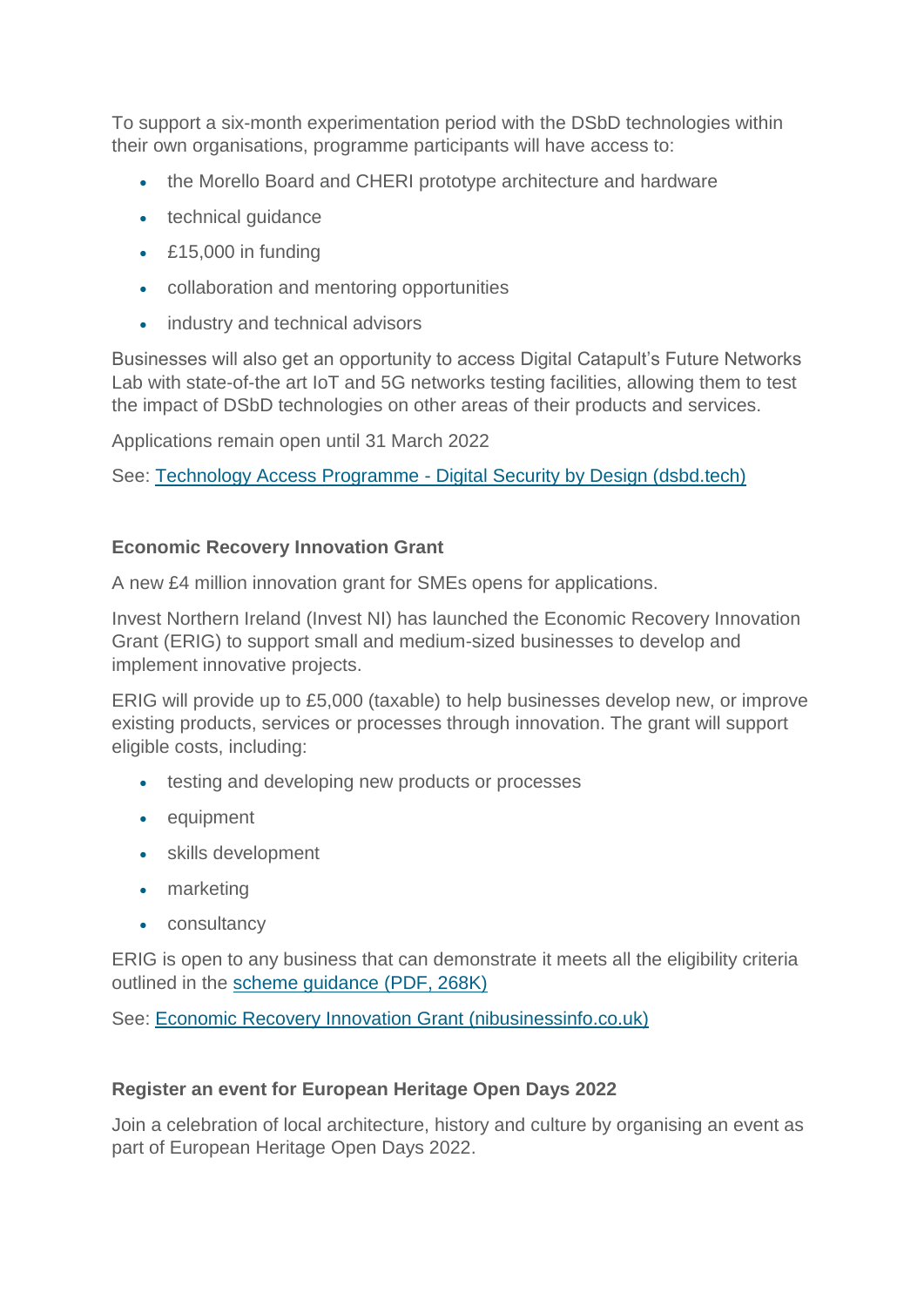This year marks the 25th year of European Heritage Open Days (EHOD) in Northern Ireland. It's an annual celebration of local architecture, history and culture as hundreds of properties and locations open their doors and organise free events for the public each September.

EHOD provides a unique opportunity for the public to see 'behind closed doors' at a variety of historic places, many of which are not normally open to the public. Attendees can enjoy talks, tours, exhibitions, workshops, walks, traditional skills demonstrations, and celebrate Northern Ireland's history and culture through art, literature, song, dance, drama, film, food and crafts.

#### See: [European Heritage Open Days | Department for Communities \(communities](https://www.communities-ni.gov.uk/articles/european-heritage-open-days)[ni.gov.uk\)](https://www.communities-ni.gov.uk/articles/european-heritage-open-days)

#### **Consultation on additional fishing quota for 2022**

The Department of Agriculture, Environment and Rural Affairs (DAERA) has launched a public consultation on the allocation of additional quota in 2022 for Northern Ireland registered fishing vessels.

Additional quota is the increased share of NI fishing quota, on top of that previously allocated (existing quota) when the UK was a member of the EU. Subject to changes in Total Allowable Catches (TACs) it potentially represents new fishing opportunities for Northern Ireland.

The consultation outlines the main options for allocating the NI additional quota to the NI fishing fleet. DAERA welcomes views from industry and other stakeholders. The consultation only covers the Northern Ireland share of the UK additional quota allocation and will be primarily of interest to holders of Northern Ireland fishing vessel licences, or anyone interested in or affected by NI quota management policies.

See: [Consultation on proposals for allocating Northern Ireland additional quota for](https://www.daera-ni.gov.uk/consultations/consultation-proposals-allocating-northern-ireland-additional-quota-2022-northern-ireland-registered)  [2022 to Northern Ireland registered fishing vessels | Department of Agriculture,](https://www.daera-ni.gov.uk/consultations/consultation-proposals-allocating-northern-ireland-additional-quota-2022-northern-ireland-registered)  [Environment and Rural Affairs \(daera-ni.gov.uk\)](https://www.daera-ni.gov.uk/consultations/consultation-proposals-allocating-northern-ireland-additional-quota-2022-northern-ireland-registered)

#### **Water, flooding and sustainable drainage consultation**

The Department for Infrastructure (DfI) has launched a public consultation on a number of revisions and improvements to legislation in relation to water, flooding and drainage to help tackle the climate emergency.

Climate change has contributed to an increased likelihood of warmer drier summers, milder wetter winters and an increased frequency of impactful storms. This poses new challenges for how we all manage, use, and treat the precious water resources we all share.

The wider use of sustainable drainage systems (SuDS), the ability to store storm water in green / open areas during heavy rainfall and enabling NI Water to adopt and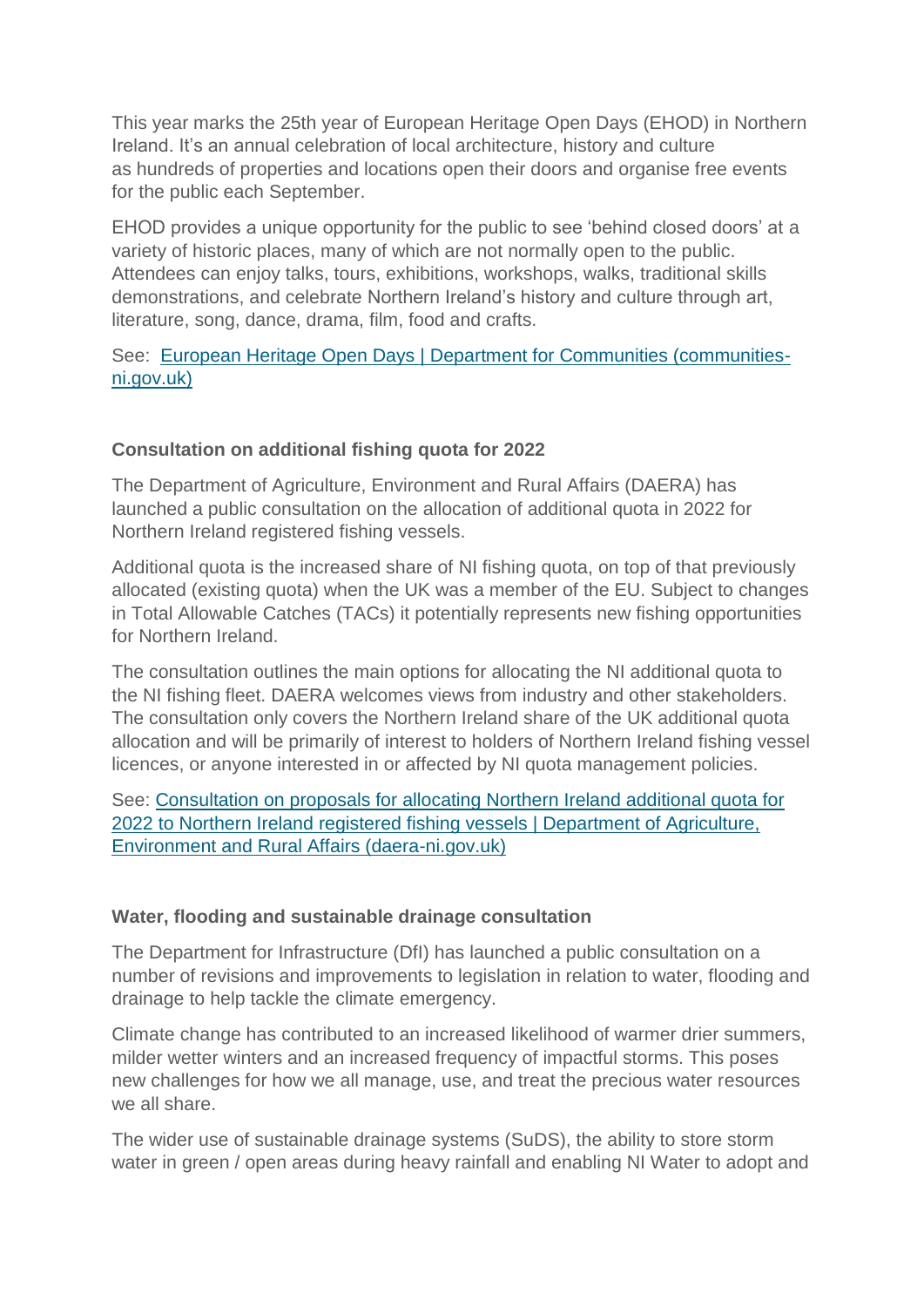maintain some privately owned drainage infrastructure constructed pre-1973 are all being considered.

See: [Water, Flooding and Sustainable Drainage Consultation | Department for](https://www.infrastructure-ni.gov.uk/consultations/water-flooding-and-sustainable-drainage-consultation)  [Infrastructure \(infrastructure-ni.gov.uk\)](https://www.infrastructure-ni.gov.uk/consultations/water-flooding-and-sustainable-drainage-consultation)

### **Pesticides activities registration**

Businesses which deal in pesticides need to register their details and business activities by 31 March 2022.

If the work of your business involves plant protection products (pesticides), you must comply with the Official Controls (Plant Protection Products) Regulations (Northern Ireland) 2020.

This includes registering your details and business activities with the Department for Agriculture, Environment and Rural Affairs (DAERA).

You must register by 31 March 2022 if:

- your business is located in Northern Ireland
- your business produces, manufactures, processes, imports, distributes, sells, or otherwise places pesticides for professional use or their ingredients and adjuvants on the market

See: [The Official Controls \(Plant Protection Products\) Regulations \(Northern Ireland\)](https://www.daera-ni.gov.uk/articles/official-controls-plant-protection-products-regulations-northern-ireland-2020-list-operators)  2020 – [List of Operators Registration | Department of Agriculture, Environment and](https://www.daera-ni.gov.uk/articles/official-controls-plant-protection-products-regulations-northern-ireland-2020-list-operators)  [Rural Affairs \(daera-ni.gov.uk\)](https://www.daera-ni.gov.uk/articles/official-controls-plant-protection-products-regulations-northern-ireland-2020-list-operators)

## **Call for expression of interest - rural micro-business support in Lisburn and Castlereagh**

Lisburn & Castlereagh City Council is currently processing applicants to the third round of the Rural Business Development Grant Scheme. The programme, funded by the Department of Agriculture, Environment and Rural Affairs (DAERA), has offered just under £100,000 to 25 rural micro-businesses across Lisburn and Castlereagh.

The scheme, delivered through local councils, provides rural micro-businesses with a capital grant capped at £4,999 at a match-funding rate of 50 per cent from DAERA and 50 per cent from participating businesses.

Examples of items funded under the recent call have included computer equipment, telephone systems, trailers, manufacturing equipment and e-commerce websites.

See: Call for expression of interest - [rural micro-business support in Lisburn and](https://www.nibusinessinfo.co.uk/content/call-expression-interest-rural-micro-business-support-lisburn-and-castlereagh)  [Castlereagh \(nibusinessinfo.co.uk\)](https://www.nibusinessinfo.co.uk/content/call-expression-interest-rural-micro-business-support-lisburn-and-castlereagh)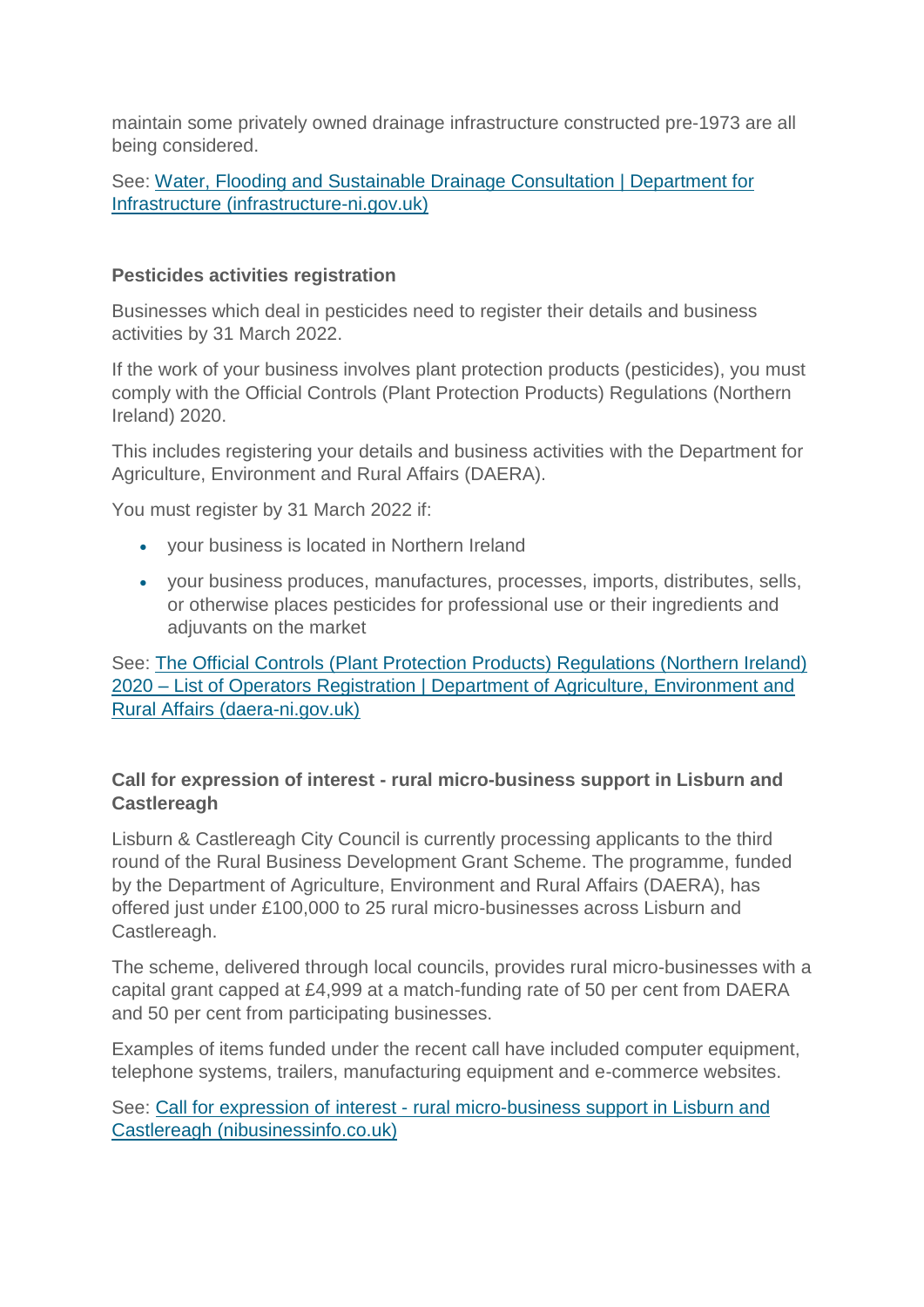### **Events to support Northern Ireland tourism industry**

Tourism Northern Ireland are hosting a range of in-person information sessions to examine the current challenges facing the tourism industry. The events include a recruitment and retention masterclass, recovery for the tourist guide sector and developing the outdoor and activity sector.

#### People Power – Masterclass

The Masterclass runs on 22 March 2022 from 9:30 – 13:00 to examine recruitment and retention within the Northern Ireland Tourism and Hospitality Sector. The event will be held in The Rabbit Hotel, Templepatrick. Register for the [People Power](https://www.events.nibusinessinfo.co.uk/en/events/people-power-masterclass/)  [Masterclass.](https://www.events.nibusinessinfo.co.uk/en/events/people-power-masterclass/)

#### Tourist Guides and Recovery

A free in-person information session will take place on 23 March 2022 from 10:30 – 13:00, looking at the impact of the global pandemic on the guiding sector. The event will be held in the Europa Hotel. Register for [Tourist Guides and Recovery.](https://www.events.nibusinessinfo.co.uk/en/events/tourist-guides-and-recovery/)

#### Unlocking the Outdoors - workshop and networking event

Join Tourism NI on Friday 25 March 2022 from 10:00 – 14:00 where local and international speakers will discuss how to build back better, focusing on key areas which are critical to the continuing development of the outdoor and activity sector. The event will be held at Crumlin Road Gaol. [Register for Unlock the Outdoors.](https://www.events.nibusinessinfo.co.uk/en/events/unlocking-the-outdoors-workshop-and-networking-event/)

#### **Get a free Export Health Check**

Invest Northern Ireland has launched a new Export Health Check Tool which is designed to assess your existing exporting capability.

By answering a few short questions you will receive a tailored quide that will give you the tools to develop your own bespoke export strategy.

The tool will help you understand the importance of export and to quickly assess how prepared your business is to undertake export activities, whether you are exporting for the first time, or looking for a new export market.

It has a maximum of 8 questions and will take about 10 minutes to complete. When you have answered the questions, you will be emailed a tailored report that will:

- tell you where you are in your export journey
- tell you what your next steps should be
- give you practical tips and templates
- signpost you to what support is available

See: [Complete the Export Health Check tool](https://www.investni.com/support-for-business/go-further-grow-stronger)